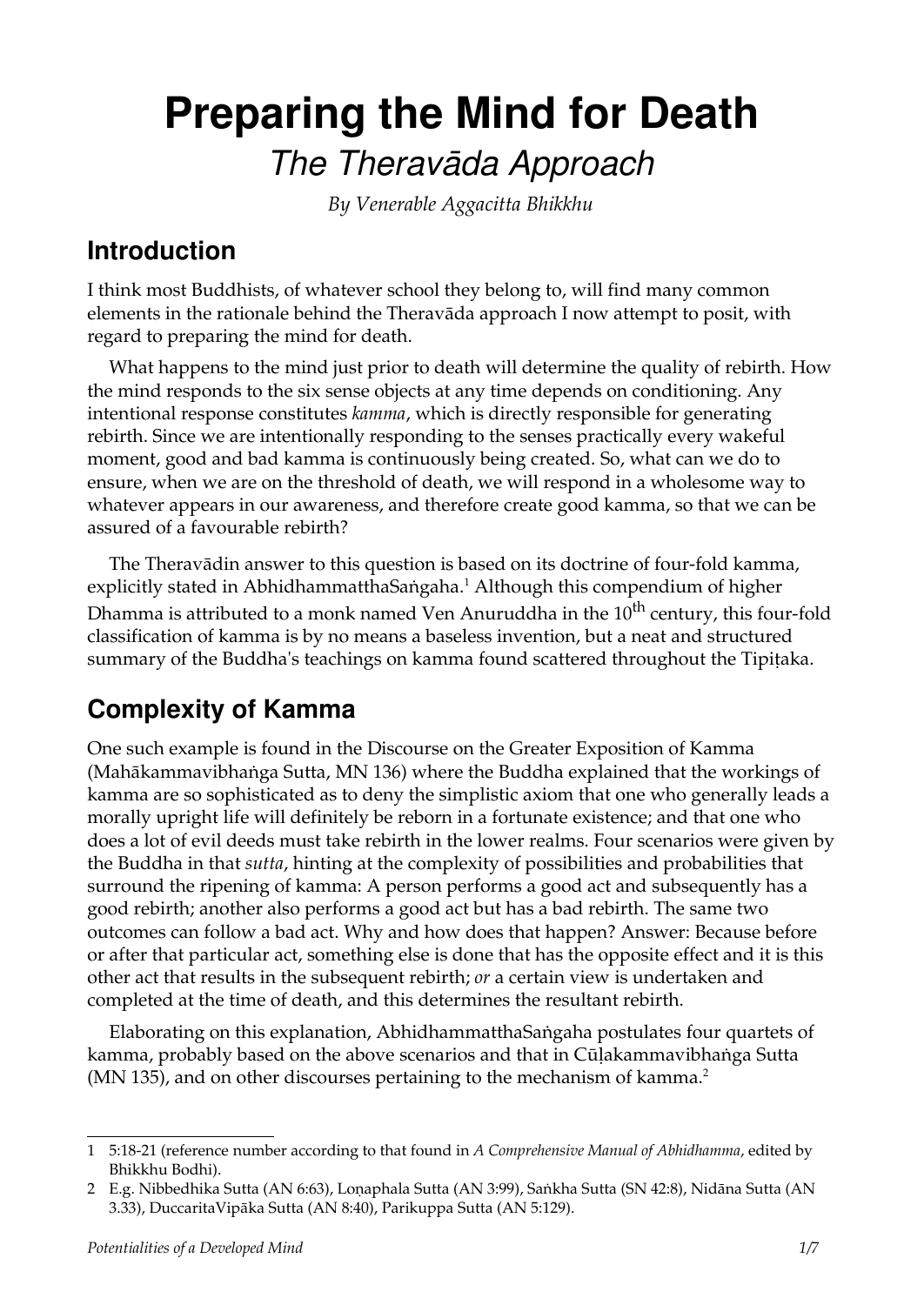| 1. By way of function   | 1.1<br>1.2<br>1.3<br>1.4 | Productive kamma<br>Supportive kamma<br>Obstructive kamma<br>Destructive kamma                                                 |
|-------------------------|--------------------------|--------------------------------------------------------------------------------------------------------------------------------|
| 2. By order of ripening | 2.1<br>2.2<br>2.3<br>2.4 | Weighty kamma<br>Near-death kamma<br>Habitual kamma<br>Reserve kamma                                                           |
| 3. By time of ripening  | 3.1<br>3.2<br>3.3<br>3.4 | Immediately effective kamma<br>Subsequently effective kamma<br>Indefinitely effective kamma<br>Defunct kamma                   |
| 4. By place of ripening | 4.1<br>4.2<br>4.3<br>4.4 | Unwholesome kamma<br>Sense-sphere wholesome kamma<br>Fine-material-sphere wholesome kamma<br>Immaterial-sphere wholesome kamma |

### **Fourfold Kamma at a Glance**

To appreciate the Theravàdin perspective we must first understand this quartet. Kamma is defined as any volitional action done through thought, word or deed. "Volitional" means "intentional, premeditated, deliberate, conscious". In other words, it stems from the mind. Any such action carries the potential energy to execute any of the four-fold functions in a realm of existence where and when circumstances permit, i.e. in this life, in the immediate next life or in other future lives until the attainment of *parinibbàna* (the final death of an *arahant[3](#page-1-0)* ). However, the ability of kamma to execute certain functions can become defunct under special circumstances—such as the attainment of various stages of enlightenment.

When one is dying, one's past and present kamma will greatly influence one's rebirth. As the kamma we have created in the course of life is extremely varied, which particular type of kamma takes priority over others in determining rebirth? According to the second quartet, this kammic influence is not random but follows a certain order.

### **Ripening Order of Kamma When Dying**

Weighty kamma gets foremost priority in producing rebirth, followed by near-death kamma, habitual kamma and reserve kamma.

#### *Weighty Kamma*

Weighty kamma is that of such powerful moral weight that it cannot be replaced by any other kamma as the determinant of rebirth. $4$  On the unwholesome side, weighty kamma means the kammic potential generated by any one of the following:

1. maliciously creating a schism in the Sangha

2.the wounding of a Buddha

<span id="page-1-0"></span><sup>3</sup> A worthy one who has attained liberation from the influence of defilement and from rebirth.

<span id="page-1-1"></span><sup>4</sup> This is a Theravàdin doctrine for which I have yet to find, in the Pàli Canon, any verification that explicitly states so.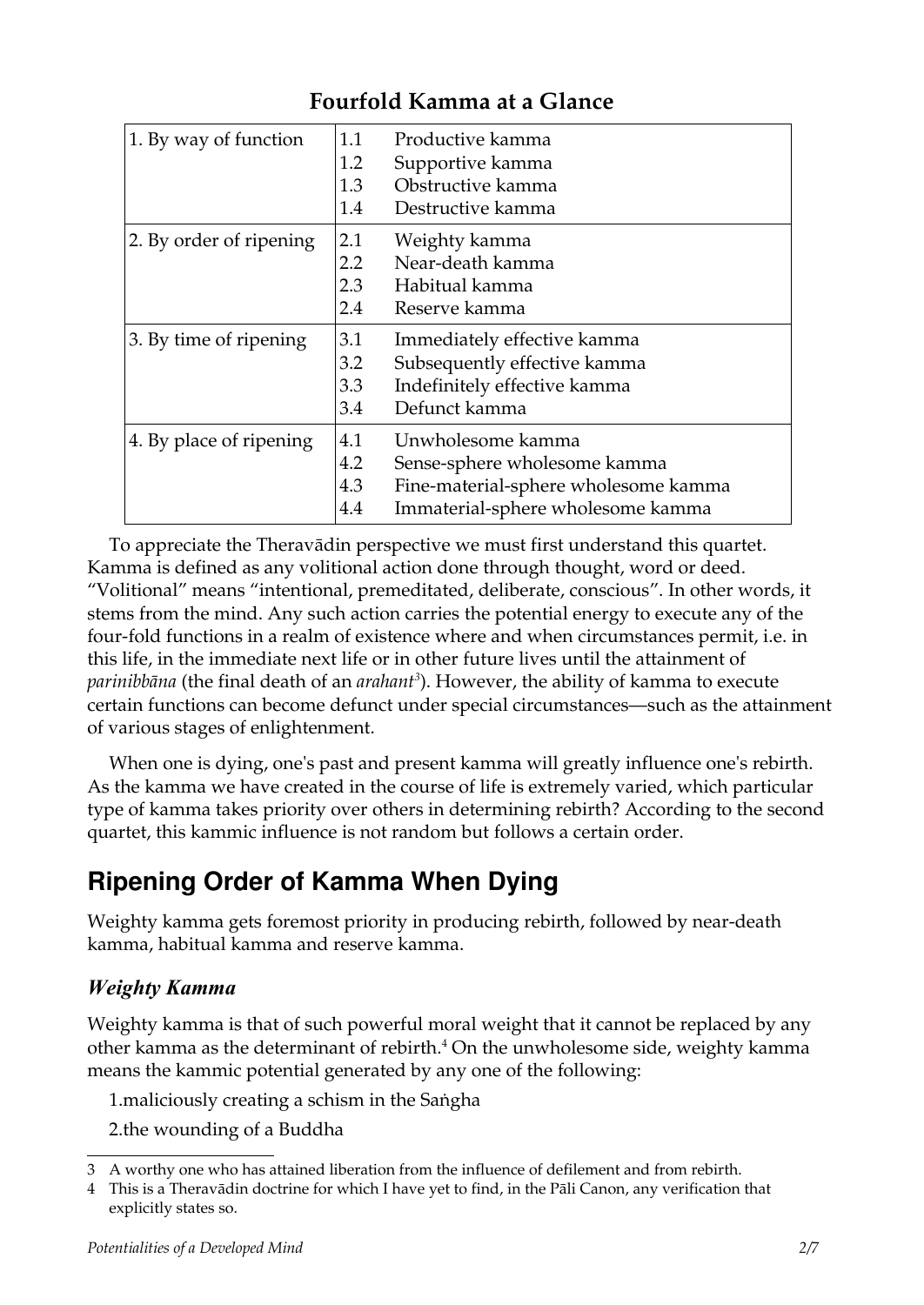3.the murder of an arahant 4.matricide 5.parricide 6.a fixed wrong view that denies the basis for morality.

On the wholesome side, weighty kamma means the attainment of the *jhànas* and maintaining the jhàna attainment until death, after which it will generate rebirth in a brahma world appropriate to the jhàna attainment. If one were to develop the jhàna and later to commit one of the heinous crimes mentioned above, the good kamma would be obliterated by the evil deed, and the latter would generate rebirth in a woeful state.

But if someone were first to commit one of the heinous crimes, he would not be able later to attain jhàna or enlightenment because the evil kamma would have created an insurmountable obstruction.

#### *Near-death Kamma*

The next priority is taken by near-death kamma, a potent kamma remembered or performed shortly before death. If a person of bad character remembers a good deed he has done, or performs a good deed just before dying, he may receive a fortunate rebirth; and vice versa for the good person. This does not mean that the person will escape the fruits of the other bad and good deeds he has performed during his life. When they meet with suitable conditions, these acts of kamma too will produce their due results.

#### *Habitual Kamma*

In the absence of weighty kamma and near-death kamma, habitual kamma generally assumes the rebirth-generating function. Habitual kamma refers to deeds that one habitually performs.

#### *Reserve Kamma*

Finally, in the absence of weighty kamma, near-death kamma and habitual kamma, reserve kamma plays the role of generating rebirth. The word "reserve" here is a contextual rendering of the Pàli word *kañattà*, which literally means "because it was or has been done." This type of kamma refers to all deeds that have been done in the present lifetime which are not included in weighty, near-death or habitual kammas, as well as other deeds that were done in past lifetimes.

### **Live Well to Die Well**

Putting aside weighty kamma, the predominance of any of the other three types of kamma at the proximity of death depends very much on chance. We can take steps to increase the chances of a favourable type of kamma prevailing just before death, but there can be no certainty that our efforts will bring the desired result.

If we deeply appreciate and internalise the understanding that our conduct at any time is the product of continuous conditioning through time, the physical environment, culture, religious beliefs, ethics, social relationships, etc. we can take the right steps more often. Practically, this simply means: try to live a morally upright and spiritually fulfilling life as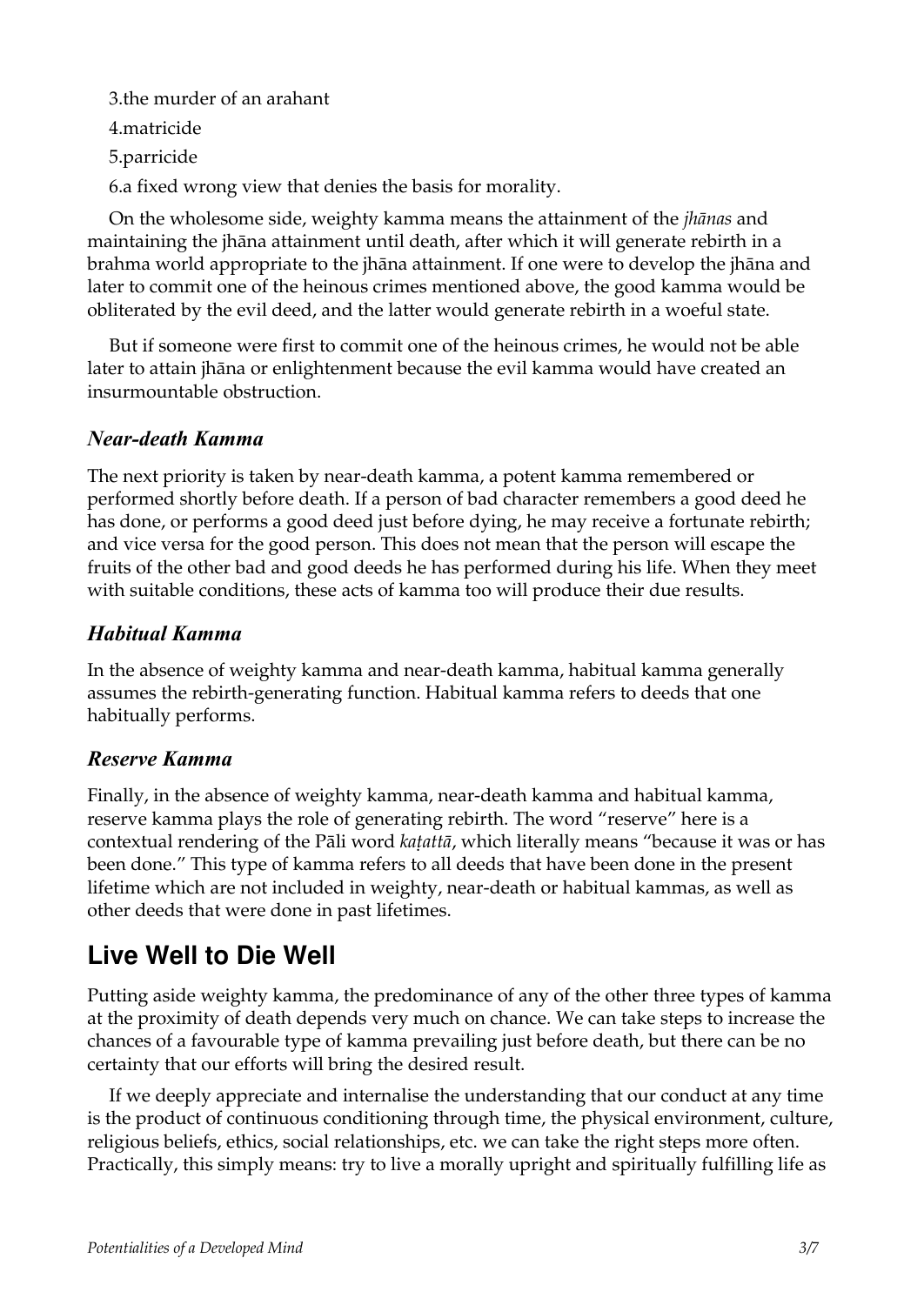much as possible while engaged in the pursuit of material gain and intellectual advancement.

### *A Life of Rectitude*

Most Buddhists are quite familiar with the five, eight and ten precepts, which are formulated in a passive or negative context, e.g. "I undertake the training precept to *refrain*/*abstain* from doing something." Full stop. It appears as though abstaining from doing unwholesome actions is good enough; and that nothing further needs to be done.

However, there is another list of ten types of conduct that is more comprehensive. Not only does the Buddha mention it repeatedly in many suttas,<sup>[5](#page-3-0)</sup> but he also presents both the passive and active aspects in several suttas.[6](#page-3-1) The Buddha calls the list *kusalakammapathà* (courses of wholesome action), or in short, "good conduct". The reverse of good conduct is bad conduct. Like breaking the five precepts, these ten types of bad conduct create the kammic potential for rebirth in the lower realms. Likewise, the ten types of good conduct can lead to a fortunate rebirth. Let's take a look at how the Buddha phrases the passive and active aspects of good conduct.<sup>[7](#page-3-2)</sup> The italicised text within square brackets are my glosses to supplement some descriptions that are not stated but which seem to be implied.

| <b>Courses of Wholesome Action (Good Conduct)</b>                                                                                                                                                                           |                                                                                                                                                                                                                                       |  |  |
|-----------------------------------------------------------------------------------------------------------------------------------------------------------------------------------------------------------------------------|---------------------------------------------------------------------------------------------------------------------------------------------------------------------------------------------------------------------------------------|--|--|
| <b>Passive</b>                                                                                                                                                                                                              | Active                                                                                                                                                                                                                                |  |  |
| One abstains from taking life. [One is not a<br>hunter, bloody-handed, devoted to killing and<br>slaying, showing no mercy to living beings.] $^8$                                                                          | One dwells with the rod laid down, the<br>knife laid down, scrupulous, merciful,<br>compassionate for the welfare of all living<br>beings.                                                                                            |  |  |
| One abstains from taking things that<br>belong to others that have not been given<br>by them.                                                                                                                               | <u>[One takes only things belonging to others that</u><br>have been given by them, openly, righteously<br>and lawfully. One freely gives away one's<br><u>rightful possessions to the needy, within one's</u><br>means.] <sup>9</sup> |  |  |
| One abstains from sensual misconduct.<br>One does not get sexually involved with<br>those who are dependants; those with<br>spouses, those with whom association<br>would entail punishment, or those who are<br>betrothed. | <u>[One is satisfied/contented with one's own [</u><br><i>partner</i> .] <sup>10</sup>                                                                                                                                                |  |  |
| One abstains from false speech.                                                                                                                                                                                             | If one doesn't know, one says, 'I don't<br>know.' If one does know, one says, 'I                                                                                                                                                      |  |  |

<span id="page-3-0"></span><sup>5</sup> E.g. Sangīti Sutta (DN 33), Asibandhakaputta (or Pacchābhūmika) Sutta (SN 42.6), Sankha Sutta (SN 42:8).

<span id="page-3-1"></span><sup>6</sup> E.g. CundaKammàraputta Sutta (AN 10:176), Cåëahatthipadopama Sutta (MN 27), Sàleyyaka Sutta (MN 41), Devadaha Sutta (MN 101).

<span id="page-3-2"></span><sup>7</sup> Abridged and based on Thānissaro Bhikkhu's translation of CundaKammāraputta Sutta (AN 10:176) *<*<http://www.accesstoinsight.org/tipitaka/an/an10/an10.176.than.html> *>*

<span id="page-3-3"></span><sup>8</sup> Italicised text in square brackets are extracts from the details of bad conduct, rephrased in the negative.

<span id="page-3-4"></span><sup>9</sup> Underlined text in italics within square brackets are my glosses.

<span id="page-3-5"></span><sup>10</sup> An attribute of a lay stream-enterer as can be inferred from Thapati Sutta (SN 55:6), Migasàlà Sutta (AN 6:44; 10:75).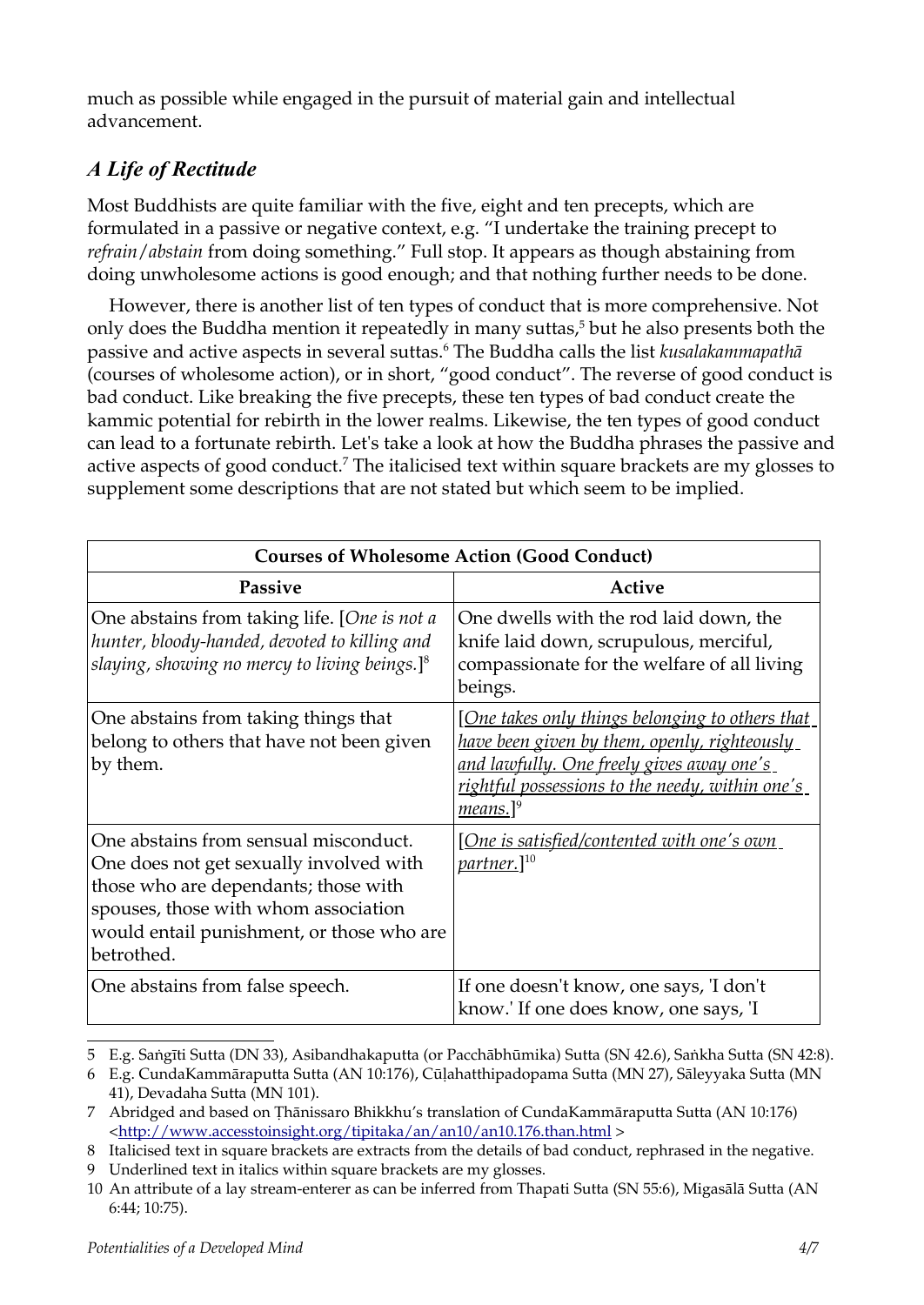| <b>Courses of Wholesome Action (Good Conduct)</b>                                                                                                                                                                                                                                                                                                                                                                                                                                                                            |                                                                                                                                                                                                                                                                                                                               |  |  |  |
|------------------------------------------------------------------------------------------------------------------------------------------------------------------------------------------------------------------------------------------------------------------------------------------------------------------------------------------------------------------------------------------------------------------------------------------------------------------------------------------------------------------------------|-------------------------------------------------------------------------------------------------------------------------------------------------------------------------------------------------------------------------------------------------------------------------------------------------------------------------------|--|--|--|
| Passive                                                                                                                                                                                                                                                                                                                                                                                                                                                                                                                      | <b>Active</b>                                                                                                                                                                                                                                                                                                                 |  |  |  |
|                                                                                                                                                                                                                                                                                                                                                                                                                                                                                                                              | know.' If one hasn't seen, one says, 'I<br>haven't seen.' If one has seen, one says, 'I<br>have seen.' Thus one doesn't consciously<br>tell a lie for one's own sake, for the sake of<br>another, or for the sake of any reward. One<br>speaks the truth, holds to the truth, is firm,<br>reliable, no deceiver of the world. |  |  |  |
| One abstains from divisive speech. What<br>one has heard here one does not tell there<br>to break those people apart from these<br>people here. What one has heard there one<br>does not tell here to break these people<br>apart from those people there. Thus,<br>[instead of breaking apart those who are united<br>and stirring up strife between those who have<br>broken apart; instead of loving factionalism,<br>delighting in factionalism, enjoying<br>factionalism, speaking things that create<br>factionalism;] | one loves concord, delights in concord,<br>enjoys concord, speaks things that create<br>concord, reconciling those who have<br>broken apart or cementing those who are<br>united.                                                                                                                                             |  |  |  |
| One abstains from abusive speech. [One<br>does not speak words that are harsh, cutting,<br>bitter to others, abusive of others, provoking<br>anger and destroying concentration.]                                                                                                                                                                                                                                                                                                                                            | One speaks words that are soothing to the<br>ear, that are affectionate, that go to the<br>heart, that are polite, appealing and<br>pleasing to people at large.                                                                                                                                                              |  |  |  |
| One abstains from idle chatter. [One does<br>not speak out of season, speak what isn't<br>factual, what isn't in accordance with the goal,<br>the Dhamma, and the Vinaya, words that are<br>not worth treasuring.]                                                                                                                                                                                                                                                                                                           | One speaks in season, speaks what is<br>factual, what is in accordance with the<br>goal, the Dhamma, and the Vinaya. one<br>speaks words worth treasuring,<br>seasonable, reasonable, circumscribed,<br>connected with the goal.                                                                                              |  |  |  |
| One does not covet the belongings of<br>others, thinking, 'O, that what belongs to<br>others would be mine!'                                                                                                                                                                                                                                                                                                                                                                                                                 | <u>[One is content to live within one's means.</u><br><u>One endeavours to realise one's ambitions</u><br>righteously and lawfully.]                                                                                                                                                                                          |  |  |  |
| One bears no ill will and is not corrupt in<br>the resolves of his heart. [One does not<br>think: 'May these beings be killed or cut apart<br>or crushed or destroyed, or may they not exist<br>at all!']                                                                                                                                                                                                                                                                                                                    | [One thinks,] 'May these beings be free<br>from animosity, free from oppression, free<br>from trouble, and may they look after<br>themselves with ease!'                                                                                                                                                                      |  |  |  |
| One does not have wrong view, is not<br>warped in the way one sees things: 'There<br>is nothing given '                                                                                                                                                                                                                                                                                                                                                                                                                      | One has right view and is not warped in<br>the way one sees things: 'There is what is<br>given, what is offered, what is sacrificed.<br>There are fruits and results of good and<br>bad actions. There is this world and the<br>next world. There is mother and father.<br>There are spontaneously reborn beings;             |  |  |  |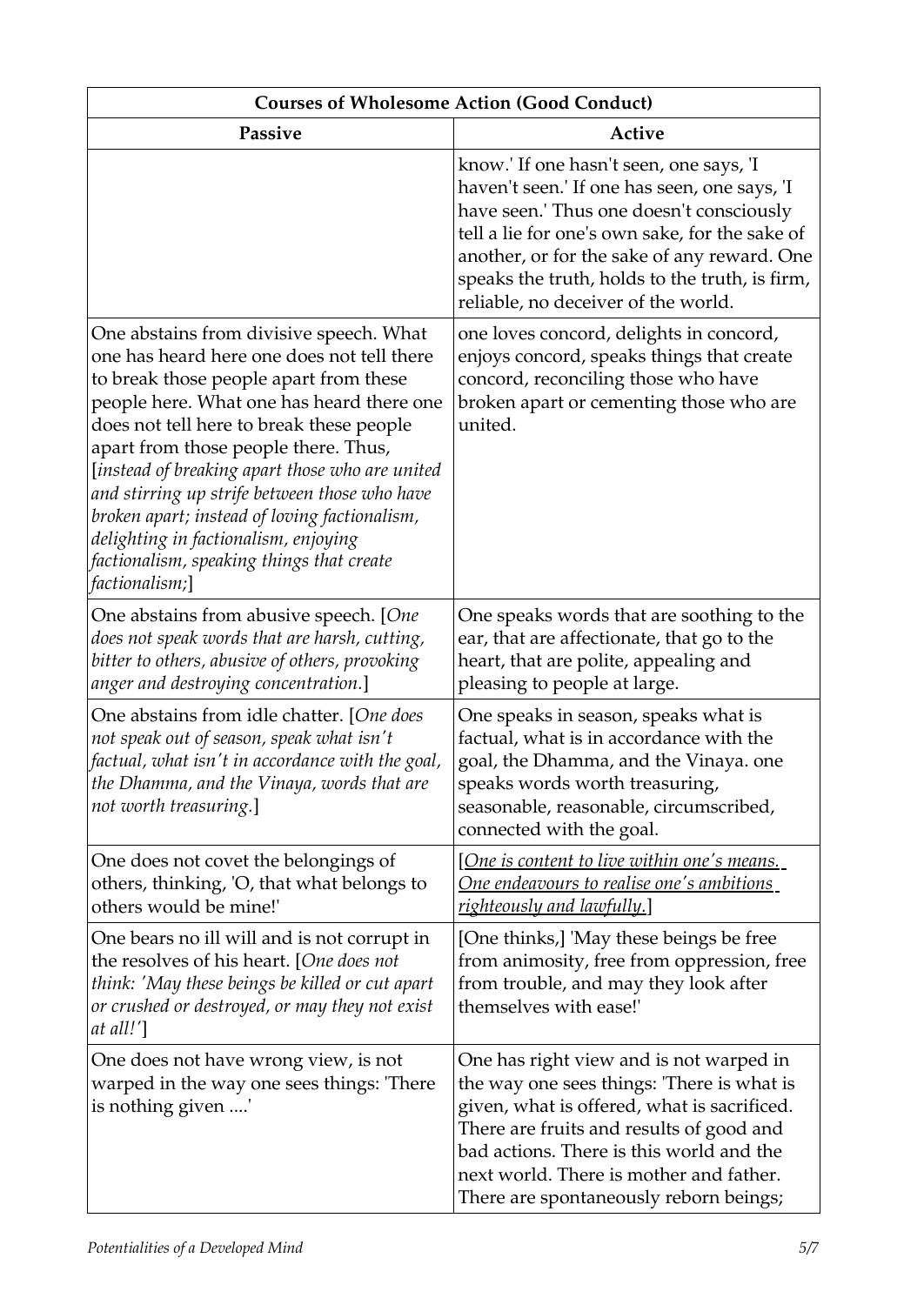| <b>Courses of Wholesome Action (Good Conduct)</b> |                                                                                                                                                                                           |  |
|---------------------------------------------------|-------------------------------------------------------------------------------------------------------------------------------------------------------------------------------------------|--|
| Passive                                           | Active                                                                                                                                                                                    |  |
|                                                   | there are priests and contemplatives who,<br>faring rightly and practising rightly,<br>proclaim this world and the next after<br>having directly known and realised it for<br>themselves. |  |

Endeavouring to practise both the passive and active aspects of good conduct as much as possible in one's daily life constitutes habitual kamma that will certainly increase the possibility and probability of a good death—in terms of painless, peaceful dying in a wholesome state of mind, leading to a fortunate rebirth.

#### *Spirituality in the World*

One of the most important starters on the path to spirituality is association with good people. Their very presence turns on your 'good vibes' by giving you inspiration. Listening to them speaking on spiritual development begins the process of conditioning (or 'reconditioning') your mind-set and consequently your actions. One should not underestimate the impact of an intellectual understanding of the spiritual practice because even that can serve as a powerful factor in conditioning the mind. The next step is to put the theory into practice.

Spiritual values such as compassion, loving-kindness, consideration, patience, truthfulness, generosity and contentment are being cultivated when one is trying to practise the ten types of good conduct, particularly the positive aspects. In addition to these, one should also learn and practise the four establishments of mindfulness<sup>[11](#page-5-0)</sup> in order to gain a direct experiential understanding of oneself according to reality, in preparation for death.

Mindfulness (*sati*), or its synonym 'non-negligence' (*appamàda*), is praised by the Buddha in many ways in many suttas, e.g. it is the chief of all wholesome states; $^{12}$  $^{12}$  $^{12}$  it is the one thing that can bring about benefits now and hereafter;<sup>[13](#page-5-2)</sup> it is beneficial under all circumstances.<sup>[14](#page-5-3)</sup> The primary function of mindfulness is remembrance, e.g. remembering instructions on how to practise; reminding oneself to restart or continue the practice; remembering to do what you are supposed to do and not do what you are not supposed (thus 'nonnegligence'); continuously recalling an object of mental focus; recalling an immediate past sensory experience to understand its true nature—what is now popularly called "being in the present".

How can mindfulness practice help to prepare the mind for death? Because the practice of mindfulness requires attentional training of the mind, it provides the infrastructure for re-conditioning one's mundane mind-set to a more spiritual one that is based on impersonal, objective observation and letting go. The ability to be totally objective in observing worldly thoughts when one is dying can be an effective tool to identify and let go of attachments that may prevent a smooth transition for a favourable rebirth.

<span id="page-5-0"></span><sup>11</sup> Found in various suttas, chiefly Satipaṭṭhāna Sutta (MN 10).

<span id="page-5-1"></span><sup>12</sup> Appamàda Sutta (AN 10:15).

<span id="page-5-2"></span><sup>13</sup> Appamàda Sutta (SN 3:17).

<span id="page-5-3"></span><sup>14</sup> Aggi Sutta (SN 46:53).